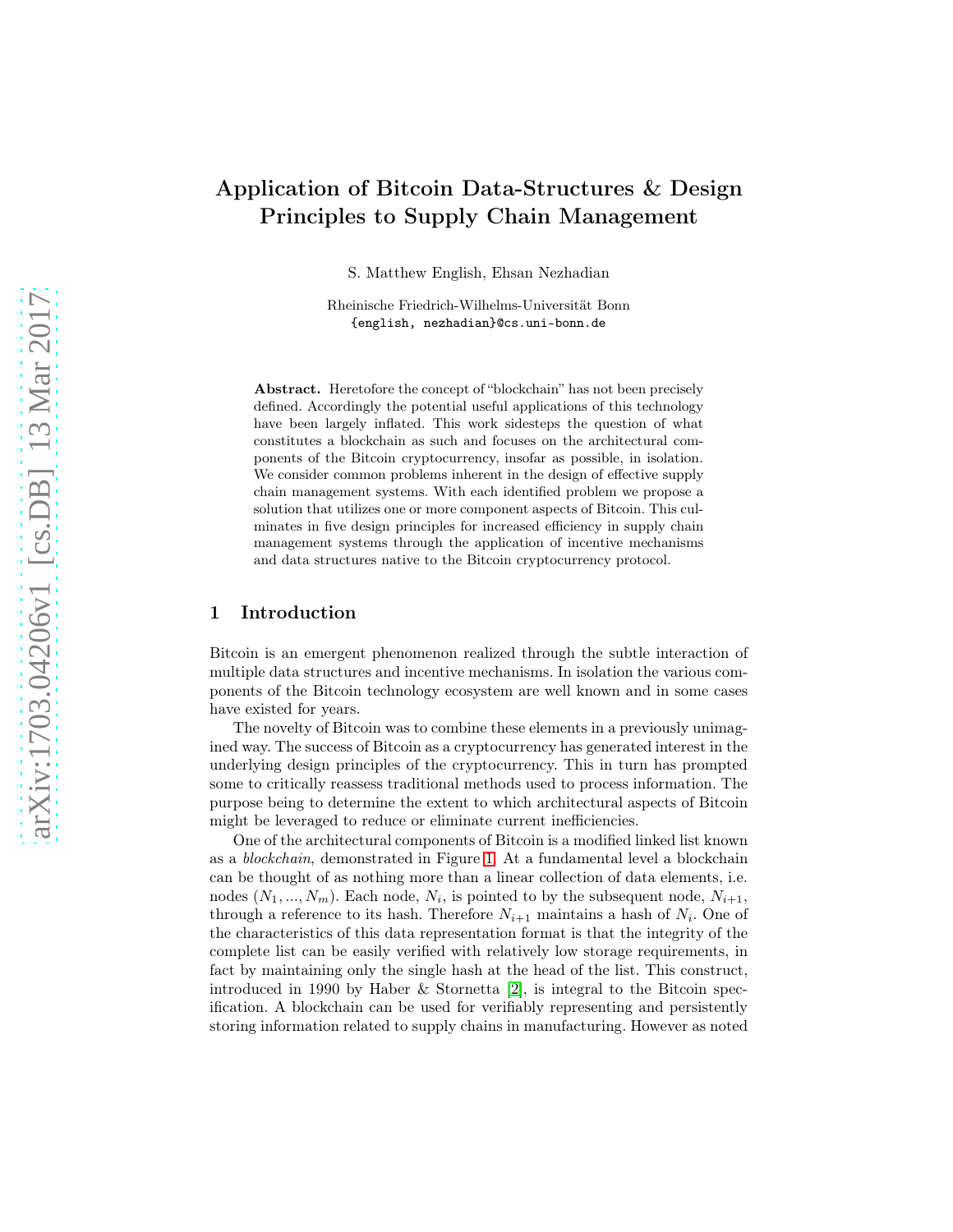<span id="page-1-0"></span>

Fig. 1: (a) Diagrammatic depiction of a basic blockchain data structure. (b) Representation of a simple transaction flow. The chain proceeds from node  $N_i$  (top right) to node  $N_l$  (bottom left). Constituent blocks are indicated as  $b_i$ . – Blue indicates mutual agreement, sealed by proof-of-work (e.g. signature) and committed to the shared record. Nodes not directly connected expose no de-anonymizing information.

earlier the innovation of Bitcoin is not due to any one element but rather to the interplay of many technical and non-technical components. In this work we examine a subset of these components and detail a methodology for utilizing them towards the creation of an efficient supply chain management system.

# 2 Related Work

The process by which data pertaining to particular parties is safely shared in environments of low trust, such as exists between organizations cooperating in a multi-node supply chain network can be problematic. Prior efforts to apply the broadly defined concept of "blockchain" towards the creation of efficiency gains in supply chain management systems have emphasized the use of distributed computing environments. The scripting language of Bitcoin is limited in the sense that it is not Turing complete. Various altcoin implementations have endeavored to provide that functionality. The purpose of which being the fashioning of a decentralized virtual machine. Such a system would constitute a distributed app-engine capable of executing programs in a peer-to-peer network. In order to operate effectively the system would seek to prevent the execution of programs that could be detrimental to the network. The fundamental issue that operations of this nature are grappling with is the halting problem. Operators of such platforms must answer the question of how to ensure that a program eventually terminates and does not waste network resources. One workaround employed to bypass this impediment has been to rent computation cycles for a fee [\[5\]](#page-7-1).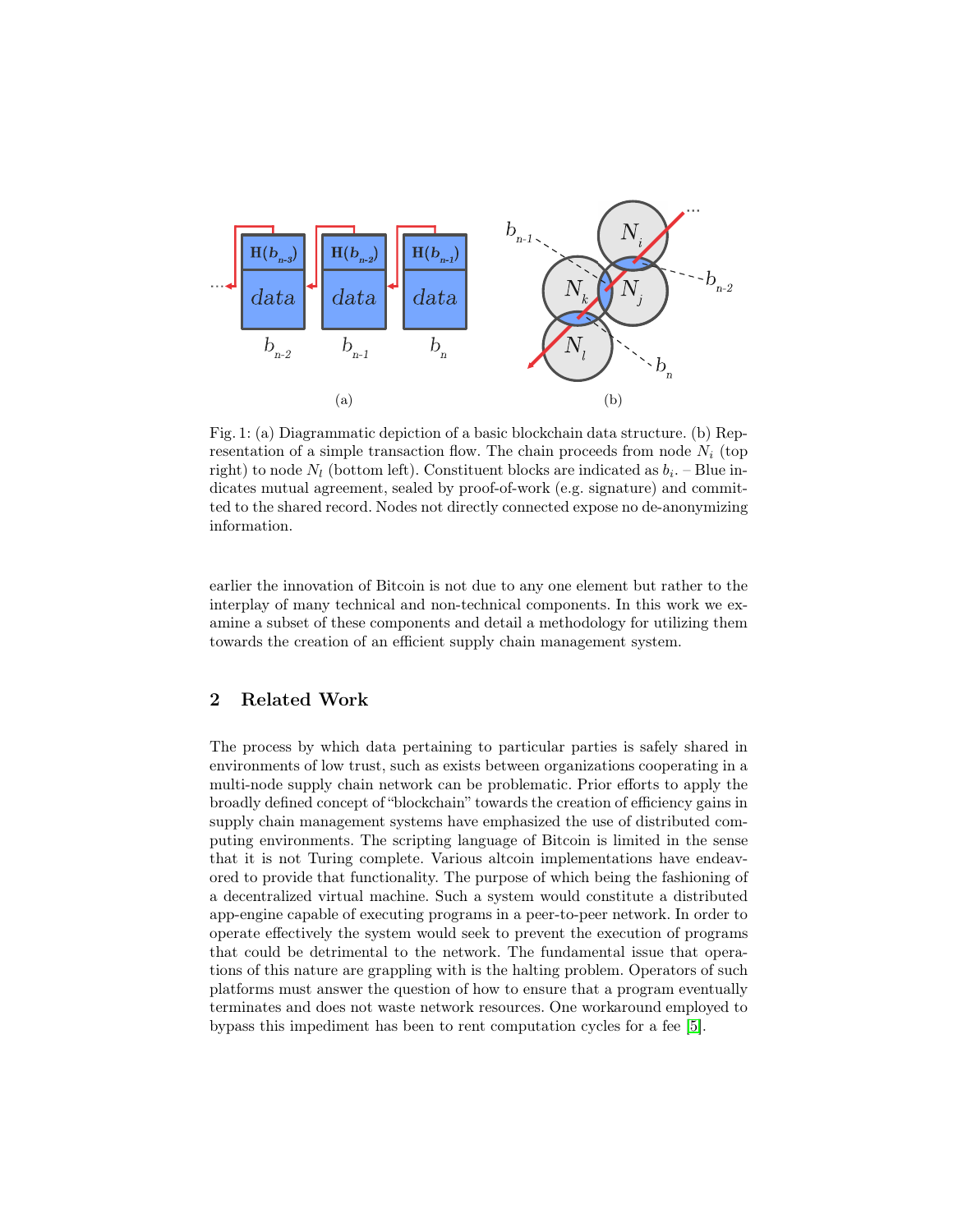To date there have been initial endeavors to apply such systems to the improvement of supply chain management information flows. The contributions of these efforts to the creation of a viable solution have thus far been found wanting. Provenance[1](#page-2-0) , one such attempt, states explicitly in the first paragraph of their technical whitepaper "the decentralized application (Dapp) proposed in this paper is still in development", and goes on to furnish no precise technical specifications. Skuchain[2](#page-2-1) likewise provides no technical information describing the implementation of their proposed system. Distinct from these commercial operations, the use of distributed app-engines towards the improvement of supply chain data transmission has been examined in [\[3\]](#page-7-2), which introduces an ontologydriven model for tracing provenance of goods.

The relative immaturity of decentralized application systems, such as those employed by the endeavors referenced above, presents a compelling reason to exclude them from a studies such as those that deal with practical applications realizable with current technology. In this work we dispense with the notion of employing decentralized application systems. We examine exclusively the characteristics inherent to the Bitcoin protocol at the current state of the art. This paper is intended to provide concrete recommendations for the practical amelioration of supply chain management systems that are realizable with modern engineering and technological capabilities.

One of the most vulnerable attack vectors in Bitcoin protocol inspired supply chain management systems is the mapping from the "real world" to the digital world. The application of RFID to facilitate this inter-linkage as described by [\[4\]](#page-7-3) takes the approach followed here in its identification of tangible inefficiencies and proposal for an actionable corrective measure.

# 3 Data-Structures & Design Principles

The exclusive attribution of effects from various properties native to the Bitcoin cryptocurrency protocol is not straightforward as the validity of the system emerges from a complex balance of forces. There exists a multi-faceted interchange of data representations and game theoretic incentive mechanisms that give rise to the transaction network which supports Bitcoin. Accordingly this section does not attempt to exhaustively enumerate the attributes of that protocol. What follows is a high level characterization of a subset of the properties that are inherent to Bitcoin. Those properties are examined in light of their potential utility to information retention and transmission contextualized in the environment of a multi-party (inter-organizaional) supply chain. The selected aspects of the protocol are evaluated in order to provide a mapping between their relevance to Bitcoin and their utility to a supply chain management system.

 $^{\rm 1}$  https://www.provenance.org/whitepaper

<span id="page-2-1"></span><span id="page-2-0"></span><sup>2</sup> https://www.skuchain.com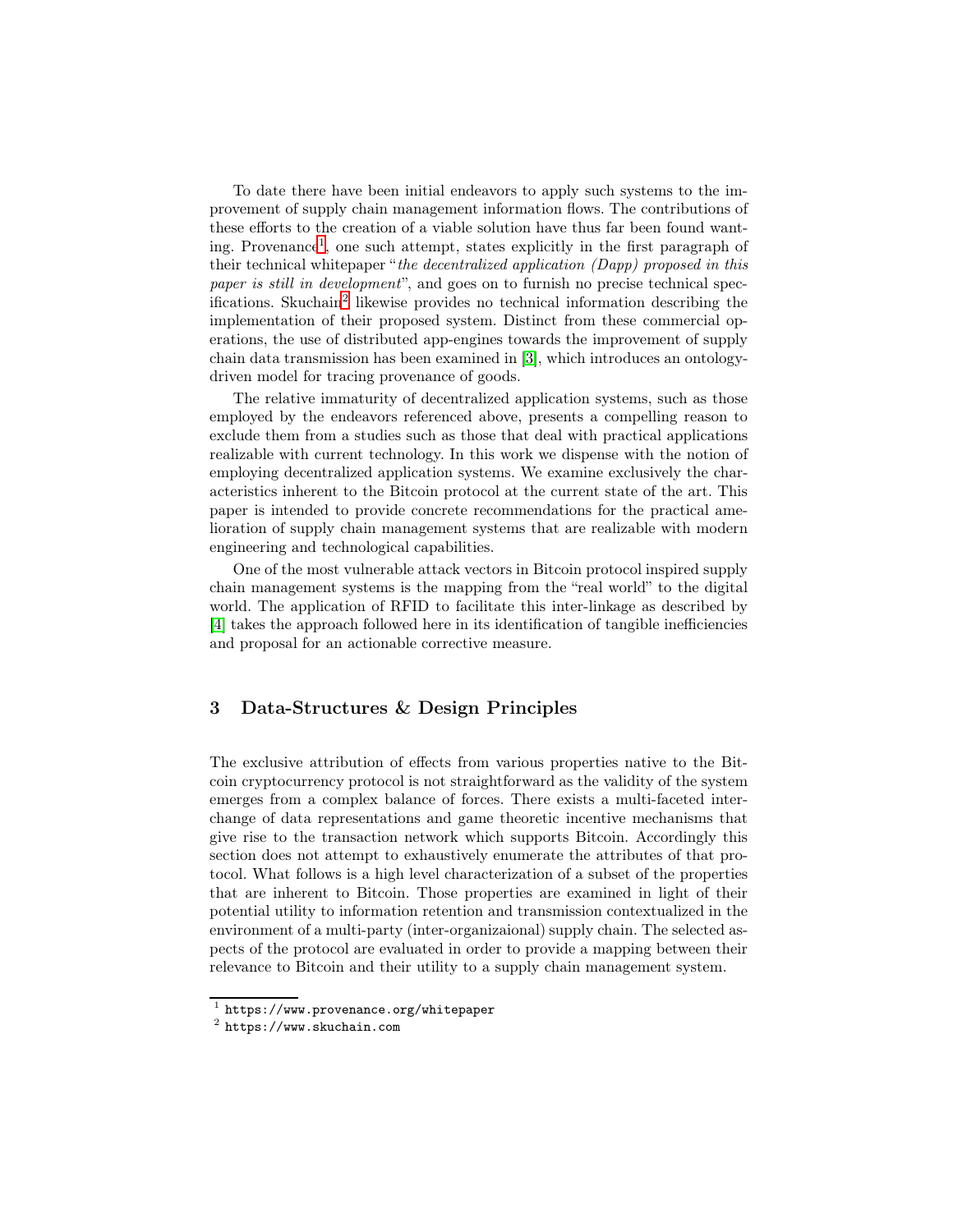#### 3.1 Pseudo-Anonymity

Anonymity (and pseudo-anonymity) remains one of the fundamental tenants of the "cypherpunk" movement that gave rise to the concept of cryptocurency. The related property of fungability with respect to individual bitcoins is important to the long-term viability of this technology as a medium of exchange. Association with nefarious activity including coins that have been involved in deep-web drug deals, such as those that regularly take place on AlphaBay Market, would potentially subject those coins to censure by authorities, were they to be positively identified. Such a result as that just described could diminish public confidence in the currency and precipitate the ultimate dissolution of the transaction network. What makes cryptocurrencies attractive to counterparties in these illicit transactions is the relative size of the anonymity set associated with their use. Network participants are represented only by their address, which if used in accordance with best security practices can be difficult to associate with a realworld identity. This serves to emphasize the point that pseudo-anonymity of users is a characteristic regarded by some as indispensable to Bitcoin.

The practices employed by drug dealers of the  $21^{st}$  century, detailed above, stand in stark contrast to the techniques employed by drug dealers of previous eras, such as the 1980's. The 2001 film Blow presents a portrayal of this reality whilst simultaneously serving to illustrate an important aspect of supply chain management. The scene wherein the American cocaine importer, George Jung, introduces his Colombian connection to the head of his California distribution network initiates a process by which George is subsequently extricated from this commercial pipeline. This brief anecdote will underscore the importance of anonymity amongst nodes in a supply chain. Inability to identify nodes to whom one is not directly connected is a critical feature of a supply chain management system, lest that information be used to "cut out" intermediary nodes. However, representing nodes in a supply chain in such a way that we are able to trace the goods they move through the network is important for preserving provenance of entities exchanged. Strict prohibition on the de-anonymization of nodes with whom one shares no common edge is simultaneously balanced with the need to trace the provenance of interchanged information. There is an analogy in this trade off to the operational characteristics of the Bitcoin protocol. Accordingly the pseudo-anonymity properties of the Bitcoin network can be usefully employed in the creation of a shared data structure amongst supply chain nodes with the specified constraints.

Design Principle 1 Nodes must be represented by means of a persistent pseudonymous identifier through which it is possible to associate them with the information exchanged  $(t_x)$  at an approximate time (h). This representation should be resistant to attempts at the association of such nodes with "real world" identifying information.

Data Replication The use of data replication to prevent against the deterioration of information resources in systems requiring a high degree of fault tolerance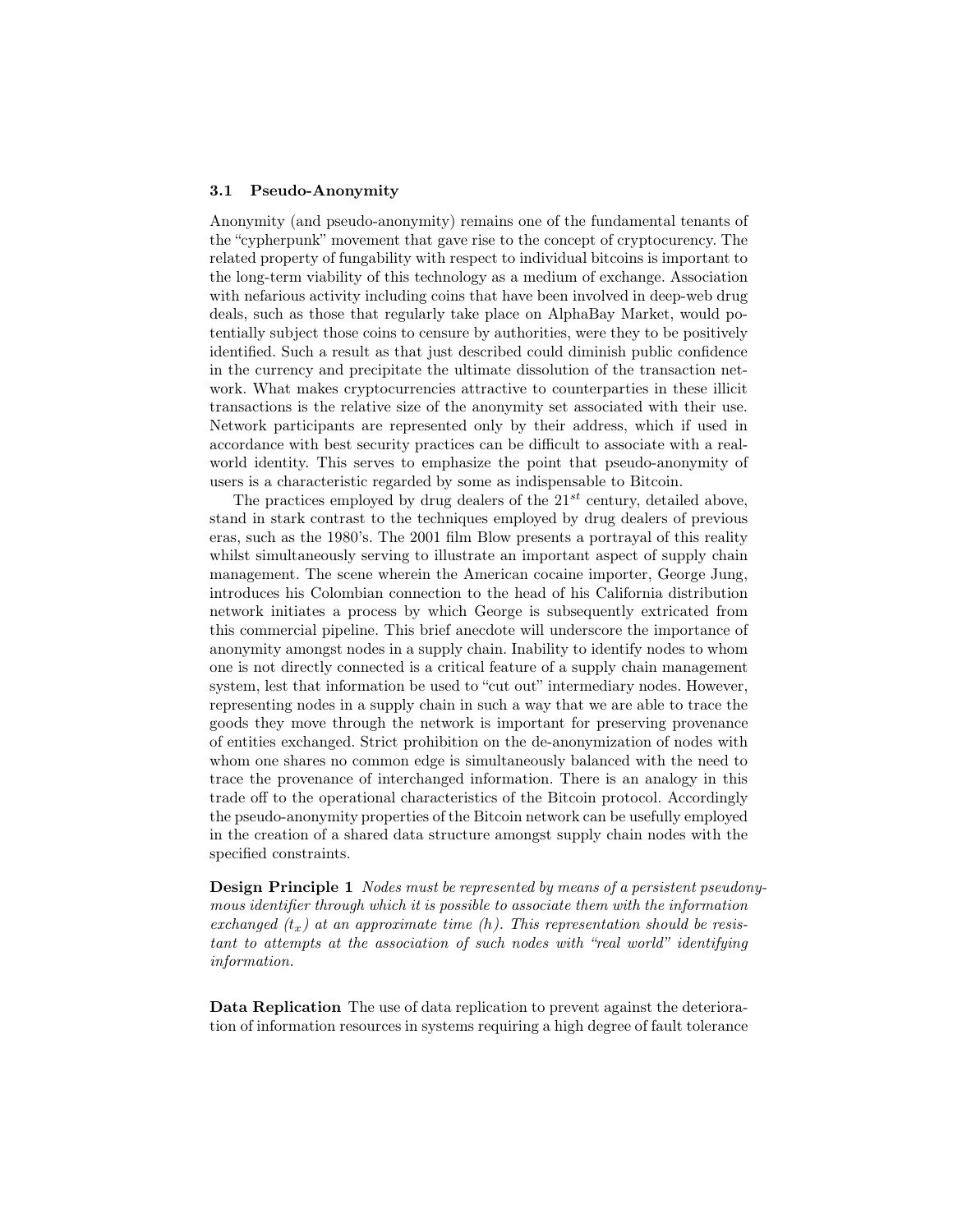has been shown to be effective. This technique has been employed successfully in the distributed processing of large data sets across clusters of computers, such as Hadoop which utilizes redundant copies of information to prevent against unintentional data corruption. Replication in computing involves sharing information (distribution) so as to ensure consistency between redundant records. This process often employs a rudimentary consensus mechanism to establish the canonical source in the event of malfunction, explored later in more detail. The Bitcoin protocol utilizes the concept of data replication in the historical transaction data maintained by all full nodes on the network. There is a clear analogy here to the individual cluster members in the Hadoop architecture, many of which maintain a distinct copy of (often a subset over) the database. In the context of a supply chain this feature would enable each node to independently verify their own copy of the flow of goods or merchandise throughout the network.

Design Principle 2 Multiple copies of the shared database, including associated blocks and component transactions, should be maintained by actors operating in the supply chain network exceeding a predetermined threshold.

Distributed Consensus The consensus model in it's most elemental instantiation would take the form of simple majority as in the case of Hadoop detailed above. Mutual agreement between counter-parties provides another form of consensus whereby the definitive characterization of an exchange can be recorded after it's having taken place<sup>[3](#page-4-0)</sup>. Representation of individual nodes in the supply chain by a unique digital signature provides a mechanism for the manufacturing of trust. If two transacting nodes can consent to affix their personal signatures to a transaction we can consider that this process has been successfully concluded. Nodes have permission only to ascent to transactions in which they are directly involved. This procedure is roughly sketched in Figure 1. Such a process tends to result in a large common history. The signature take the place of "proof-ofwork" in the form of reputation staked on the veracity of their participation in an atomic transaction. If an individual node were to itself become corrupt we rely on the integrity of the remaining network participants that maintain a replicated copy of that transaction. The quorum necessary to officiate a particular interpretation can be based on simple majority of a fixed percentage (e.g.  $3f+1$ )) to establish an implicit consensus on the canonical database representation.

This conception of consensus is dissimilar to the Bitcoin network where trust is a function of the hashing power that a node is able to control. The threat model herein considered differs markedly from that necessitated by the maintenance of a distributed cryptocurrency network since it is assumed that nodes exchanging goods in a supply chain already foster a modicum of trust, i.e. a working business relationship. This assumption permits of more flexibility in the optimal behaviour policy we can expect from nodes.

Design Principle 3 Consensus is established by ascent of mutually transacting nodes. These atomic instances are committed to a common shared history repli-

<span id="page-4-0"></span><sup>&</sup>lt;sup>3</sup> The case whereby parties cannot come to an agreement, treated in Section [4](#page-6-0)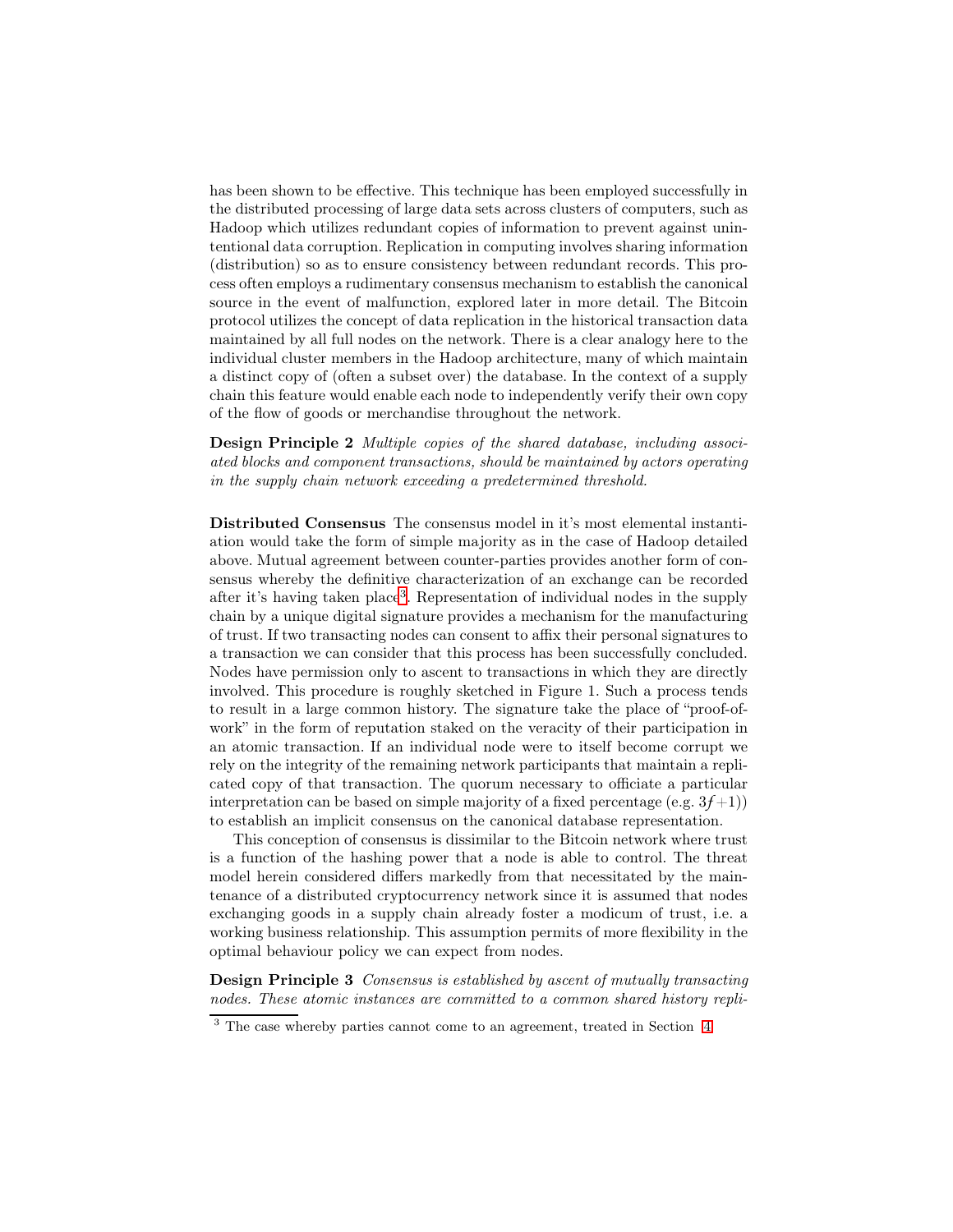cated throughout a subset of the network which serves as the future canonical representation based on a predetermined consent parameter (network percentage).



Fig. 2: Data Provenance of Contaminated Units: As in Figure [1.](#page-1-0) blocks are depicted in blue, the connection between blocks (hash pointers) in red. Node  $N_i$ is a supplier of raw materials. In two instances these have been contaminated by the mismanagement of  $N_i$ . Contaminated units are green. The principle of provenance enables latter nodes, including  $N_l \& N_k$ , to trace the origin of the contaminated goods back up the tree to identify their source.

Provenance of Data Theoretically to spend a Bitcoin requires that its provenance be explicitly verified against the entire transaction history of the network from the present epoch through to inception. This feature is beneficial to supply chain systems concerned with targeted recall of defective products, especially so since each individual Bitcoin exists as a unique unit within the closed system. There is no individual actor with the capacity to  $\text{Crt1} + c$ ,  $\text{Ctr1} + v$  a Bitcoin into existence. Bitcoin units are recorded by the Unspent Transaction Output (UTXO) set. The balance of any one wallet is the summation over the UTXO instances assigned to the private key with which it is associated. Analogously an automobile, or similarly a simple chair, is the summation over it's constituent (unique) parts.

Targeted recall of products effected by particular contagion is an important concern to many organizations, for instance large automotive manufacturers. In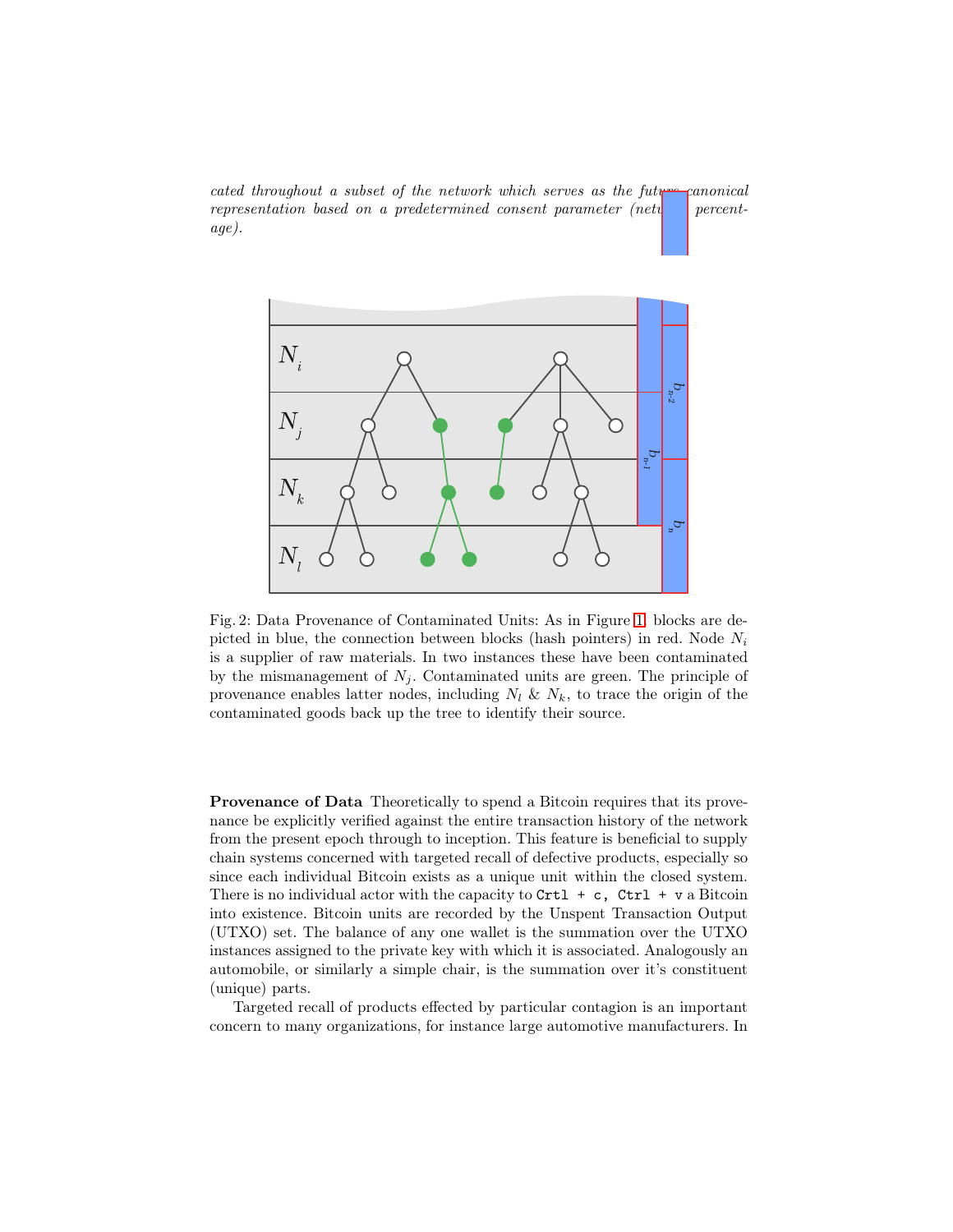2015 the Volkswagen emissions scandal (VW-Abgasaffäre) prompted a vast recall campaign of large swaths of vehicles, likely including vehicles unaffected by the defective component. The problem of tracking unique product constituents through the inherent "mixing" process that goes on throughout a supply chain, from material aggregation to finished product, can be conceived of as a task related to that of tracking "tainted" coins through the Bitcoin network. This traceability would allow manufacturers to implement targeted recalls with surgical precision, a substantial efficiency gain for supply chain management systems.

Design Principle 4 Representation of information interchange units should be unique facilitating a navigable trail of provenance for individual components throughout the shared database.

Proof-of-Work The Bitcoin proof-of-work exhausts computational power, and ultimately electricity (among other considerations, i.e. the raw materials used to fashion hardware) in the expending of scarce resources, viz. time and money, in order to bring new Bitcoins into existence. Reputation and social capital are likewise a scarce resource. Proof-of-work describes the procedure whereby nodes exchange one resource to be remunerated in kind with another. For instance in a supply chain management system nodes consent to the veracity of a transaction by affixing it with their digital signature, expending reputation, and are remunerated with a certified representation of data they consider important.

<span id="page-6-1"></span>**Design Principle 5** Transaction quora can establish the degree to which they are concerned with the integrity of some exchange unit by committing to the data structure that represents it with a proof-of-work.

# <span id="page-6-0"></span>4 Threat Model

The Bitcoin protocol is optimized to combat problems inherent to the distributed exchange of value in a peer-to-peer network such as double spending. In a supply chain the idea of double spending is nonsensical. Nodes that maintain a working business relationship preserve this arrangement by acting (in most cases) with integrity. Thereby the proposed system is construed to utilize this degree of mutual cooperation between transacting parties, for instance in the exchange quora mechanism (Design Principle [5\)](#page-6-1). This assumption obviates the need for an external arbitrator under the belief that parties at loggerheads would be unable to achieve mutual agreement.

The sale of counterfeit products is an issue that modern brands with multinational supply chain networks perpetually combat. Disingenuous goods circulate widely on the deep web markets mentioned above. Initiatives such as code.moncler.com by French luxury goods manufacturer Moncler attempts to encourage users to register the QR code stitched into their garments online. The system we propose here would enable such manufacturers to keep stricter account of the flow of goods and production materials. This process is closely